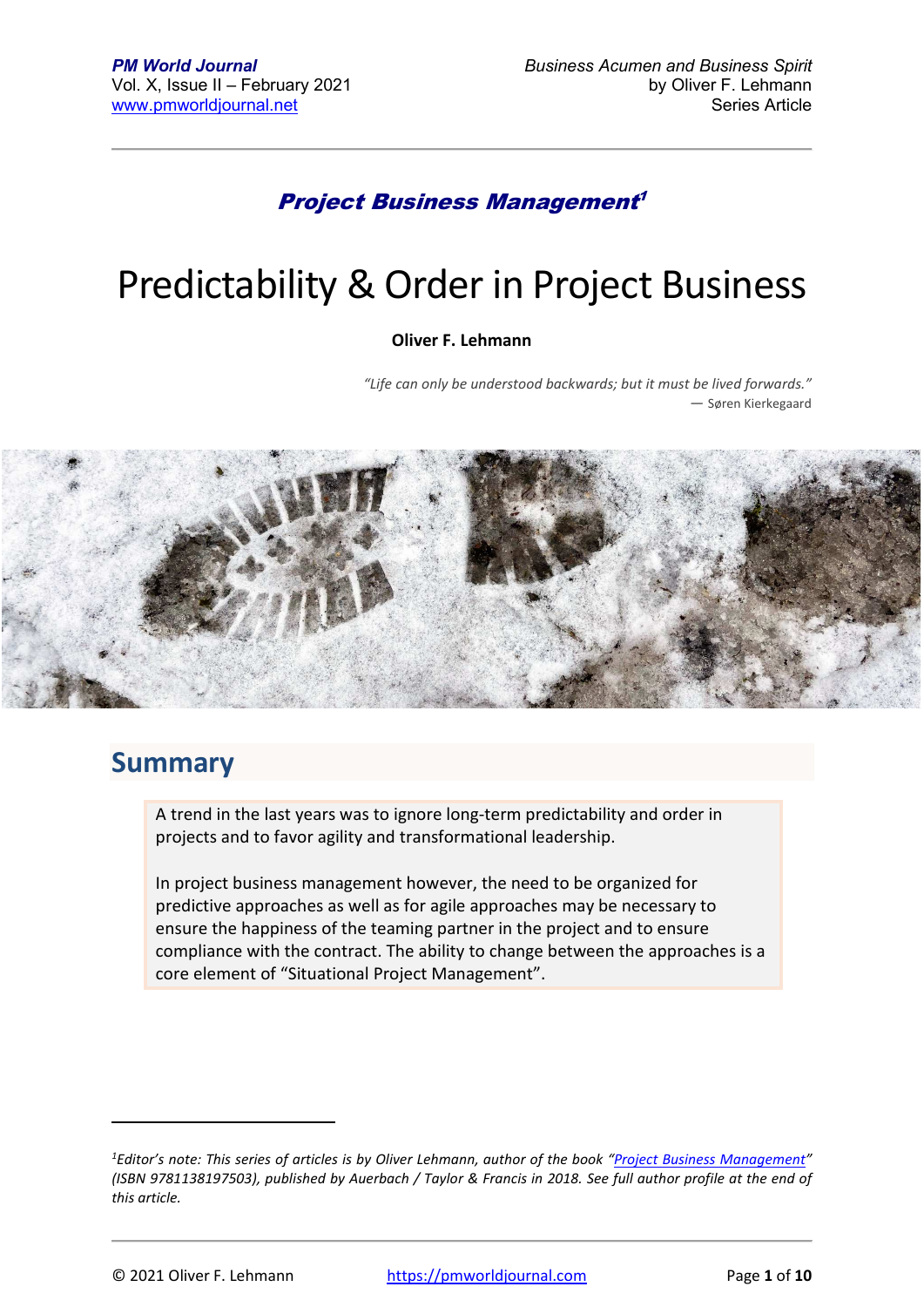# **The Right Approach Can Save the Day – the Wrong One Can Spoil It**

#### A situational approach to a software project

A major harbor had a project to renew the software landscape for several container terminals. In the past decades, each of these terminals had developed own software systems for the management of ships, trucks, and the internal container-handling infrastructure. Some terminals were acquired from other operators and were still running on different custommade software as well. This hotchpotch of different software systems that was historically grown made it hard to consolidate the data from the different systems and to implement new software solutions that would need to deal with a variety of data interfaces.

The company operating the terminals had decided to buy a standard software solution and customize it to the own needs. Customization mainly meant developing software that would help the system to mirror and support the processes of the organization. So the first phase for the software developers developing the customization code was to discover these processes and identify the specific needs of the company.

One difficulty during this discovery phase was the variety of processes and requirements that also had grown over time. This came somewhat unexpected to them, because in essence all terminals had the same job. Soon they found that the schedule for this discovery phase became worthless, because each discovery leads to new requirements that the software had to meet. A nearby consultancy recommended for this phase to turn to agile methods which are better able to guide the project through the discovery phase and allow for adaptations where it was necessary based on the operative processes that were identified.



Figure 1 illustrates the connection of planning horizons with methodological approaches.

Figure 1: Scheduling and other forms of forecasting and planning in a project can be understood as a grey-shade area of *rolling-wave approaches between two extremes, waterfall and agile.*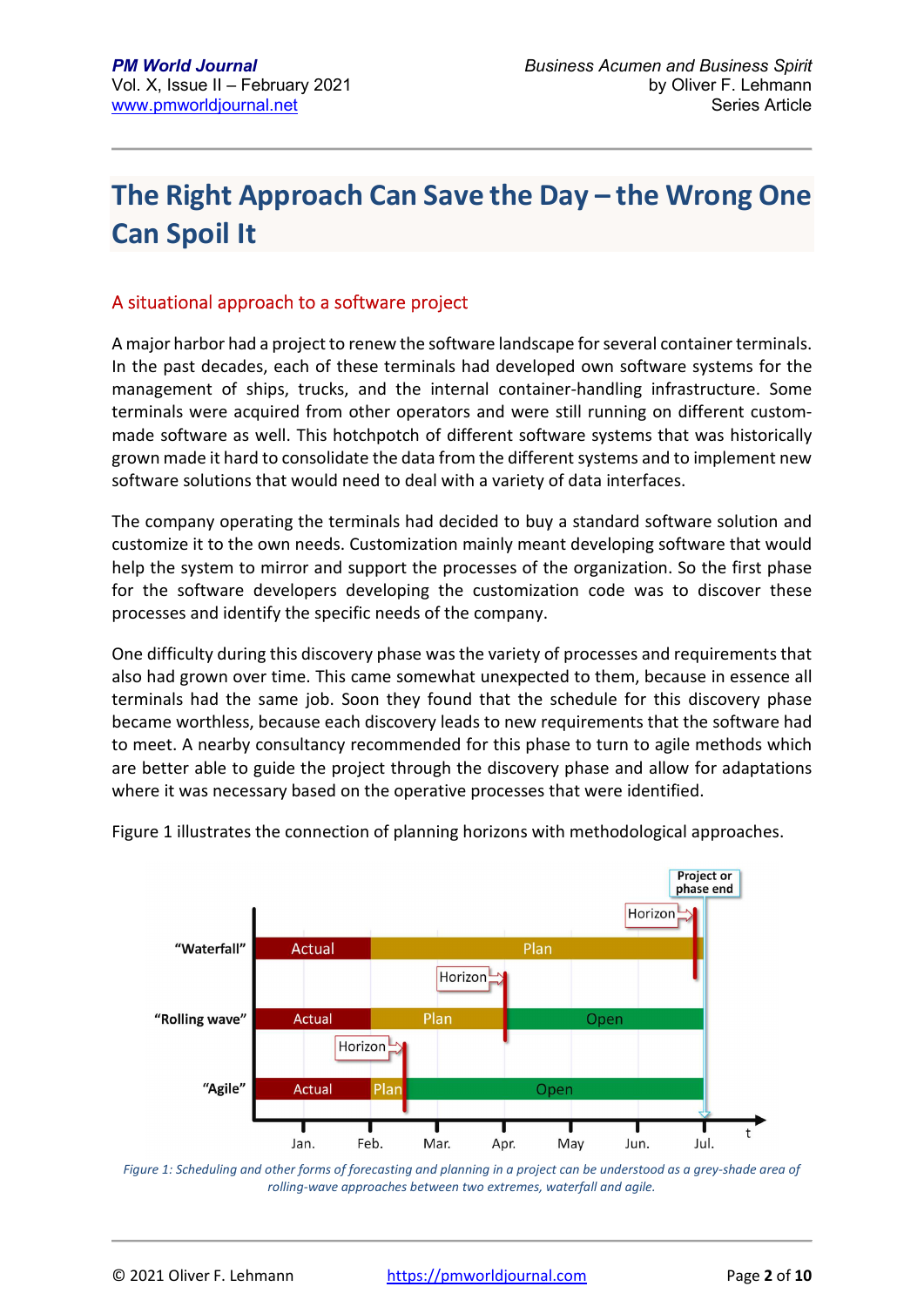Later in the project, the new solution, which consisted of the standard software and the customization code could be implemented. At that point, the company found that the agile methods that were so helpful during the discovery phase we are no more suitable. The implementation necessitated a highly granular planning approach with a planning horizon far in the future. This is something that agile methods have not been developed to provide and therefore could not support.

The company found that it had to return to traditional project management approaches, which provided predictability and order for the implementation phase. This had mainly three reasons:

- During implementation, the project interacted intensively with the operations of the container terminals. These terminals were run in a seven weekday/two shift set-up, the "idle" time between the end of the evening shift and the beginning of the morning shift was used to reorder the containers to smooth next day's operations. So, there was not much time available to fix operational problems that may turn up during the implementation.

The software implementation was found to be a massive disruption of operations, and the people in charge for the day-by-day terminal business had a clear requirement against the project to know, when these disruptions will begin, when they will end, what they will look like, and how massive they will be.

- The implementation came with several high-level risks, including the threat that due to technical glitches, a terminal may become dysfunctional for some time. The terminal management wanted to know how this risk, and some more, would be responded to by the project team.
- The operation teams of the terminals had to be temporarily taken out of their daily job to attend training, do tests, and help ramp up the new system. This came with the transient reduction of the container-handling capacity of the terminal. the operation managers of the terminals wanted to know early, when these training sessions would begin and end, when the test runs would be performed, and they also wanted to be consulted under ramp-up plan.

Soon it became clear, that for this project phase a far more predictive approach was needed, which included a granular long-term schedule and a clear role assignment to the project's team members. The need for a long-term plan became even more obvious, when the company decided to not change over all terminals in a "Big Bang" approach, that was originally intended, but instead to convert the terminals one after the other and provide fall back solutions in case that a conversion went wrong. This reduced the risks of the project, but increased its duration.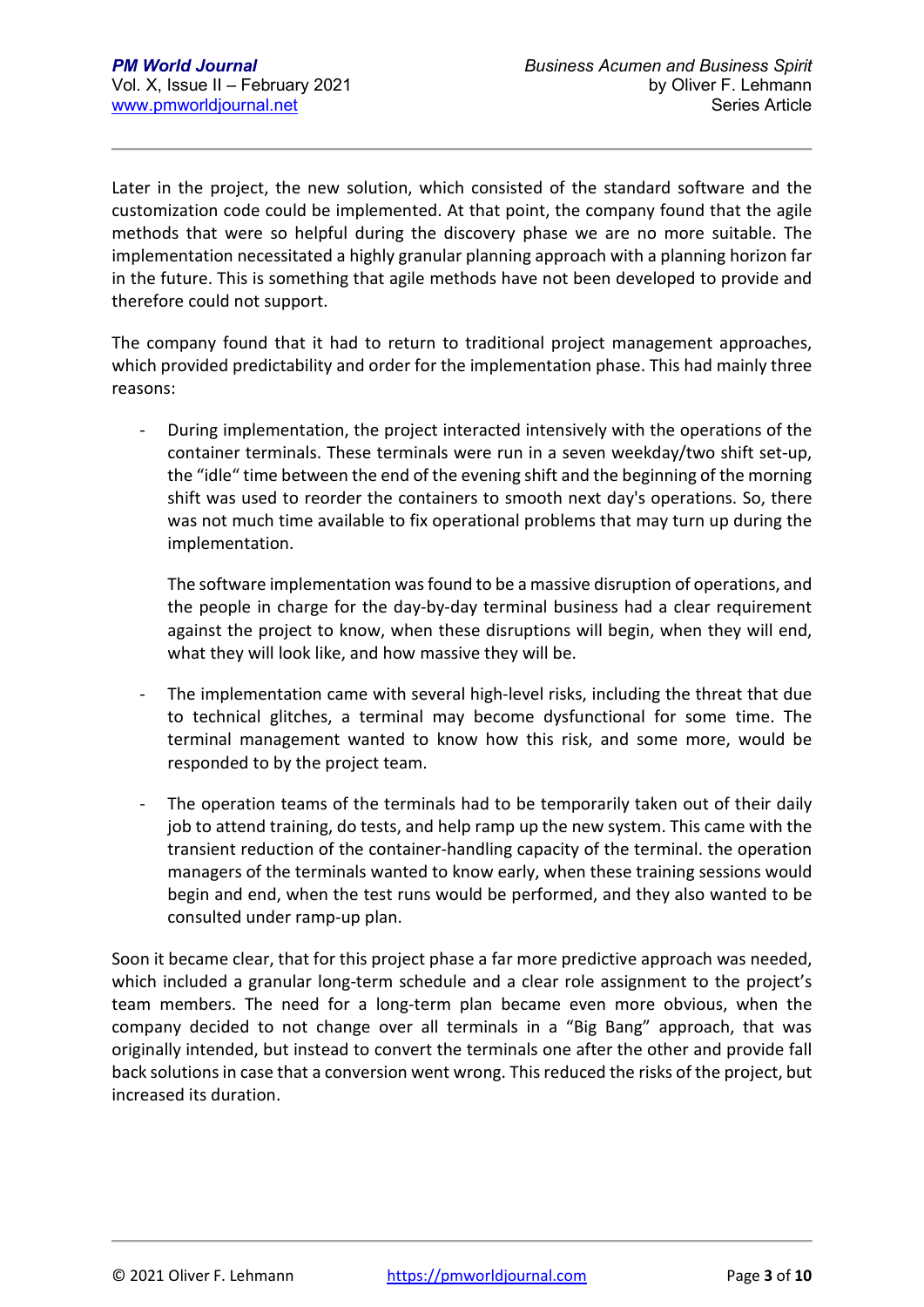One difficulty with this situational approach to project management<sup>2</sup> was that several contractors had to follow it as well. Among these contractors were the provider of the software and the consultancy that helped with customization. These companies had a strong focus on agile methods and found it difficult to follow the much more productive approach used in the implementation phase. The project also involved support from engineering contractors for the interfaces with the infrastructure hardware, such as hoists and self-driving forklifts. These companies rather had difficulties with the agile approaches in the discovery phase that they were not familiar with.

In total, the project supply network consisted of 12 companies, plus the customer, which made a joint training program necessary to help them unify terminology and all-over approach to the project.

In the end, the transition of the terminals went smooth with only minor disruptions for both the project and the operations of the company. The typical problems of brownfield project were mastered before they good drive the project into crisis and for the people involved, the situational approach was understandable and will supported.

#### A customer project for the manufacturing industry

In the previous example, I had the opportunity two help the customer as a trainer and consulting advisor. The second example was some decades earlier, in my much younger days as a still poorly educated practitioner in project (business) management in the late 1980s.

Some people consider the ever-growing years of life a liability. I regard them as an asset, but when this story happened, I still did not have many of these assets.

I was mandated to manage a project for the development, completion, installation, and commissioning of a piece of special equipment to extend the production line of a customer. The new equipment could help reduce the number of rejects in this production line's output, but the time it took us to assemble and commission it on customer premises was regarded as disruptive by the customer's operational employees. We blocked space, people, and other resources.

When I took over the project, it became clear very soon that it was necessary to manage it with a long planning horizon. One reason was the requirement on customer side to be given enough lead time before the installation, so that production people could prepare for the disruptions they had to expect. But there was another reason: We had to order components, some of them from suppliers that were named by the customer, and they had incredibly long delivery times. We also had to book several specialized craftsmen, who were booked by other customer projects for some time, we had to place ourselves at the end of the waiting line.

<sup>&</sup>lt;sup>2</sup> Situational Project Management (Lehmann, 2016)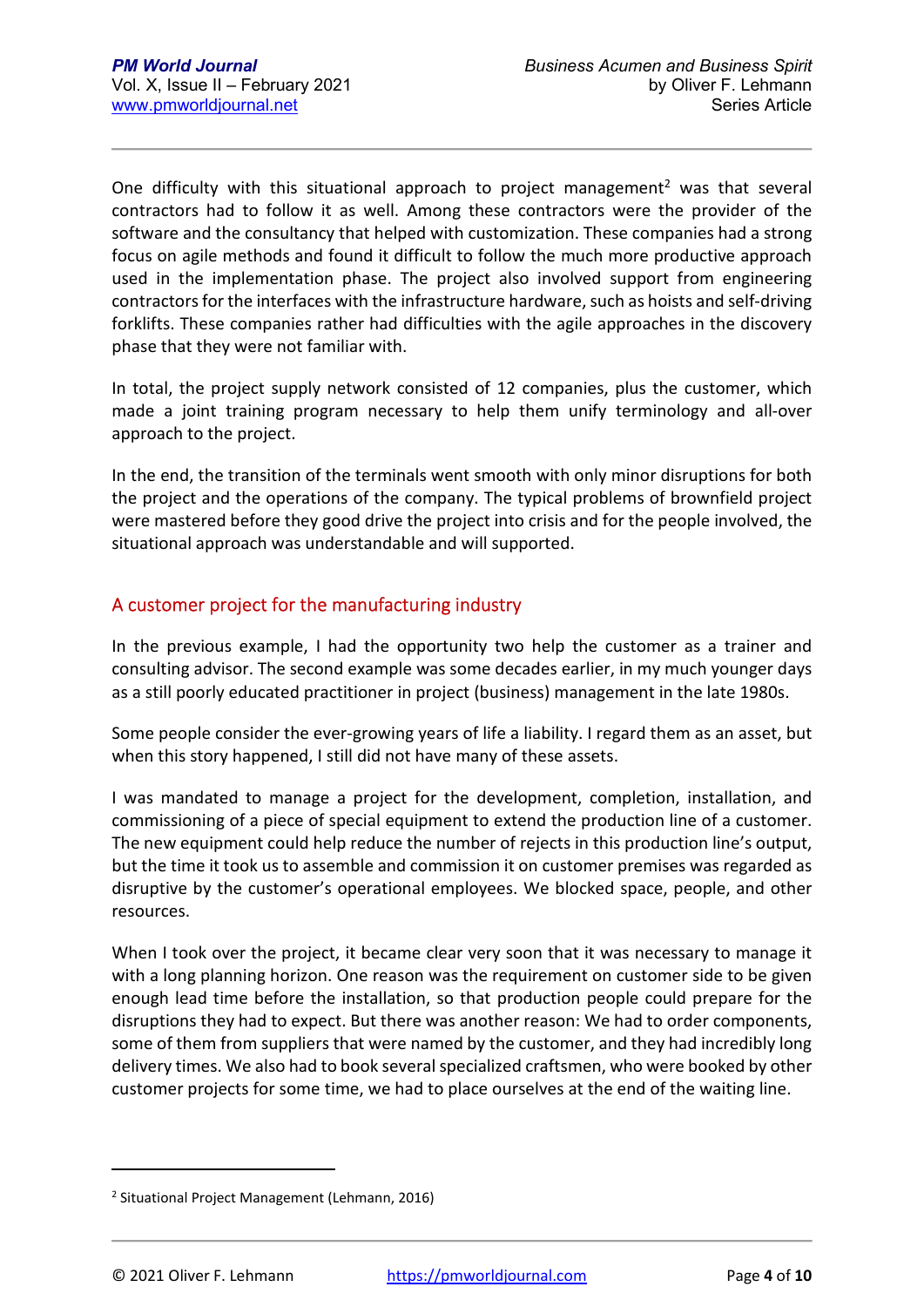To make things more difficult, information from the customer relating to the installation site came in in small bits over time, and many of these bits were unexpected and surprising. While the customer expected us to provide predictability and order, the company was unable to give us the same in return.

I had the opportunity to use project management software that was just recently released on my also brand-new PC. Of course, I was not offered any training in the software. "Oliver, put it on your PC, and you learn project management."

Well, things are not that easy. Trying to develop long-term schedule with the new software was difficult without knowing its features, functions, but also its limitations. From a distance of several decades, one can safely say , that this is not a shortcoming of the software but a requirement of building predictability and order. One has to learn the tools including the methods, but also including the software used.

When I turned from the role of a practitioner to that of a trainer in 1995, this software was one of my starting points. After years of trial an error, I had a good understanding of its use and could pass this on to students.

However, the trial-and-error phase was a tough one. I spent hours trying to make the software do what I want, and I had a hard time to learn this on my own. My project also suffered during that period, when I spend time struggling with software that I should have spent at the telephone or writing letters and memo. Developing predictability and order in a project requires mastership of many skills, however the time and cost pressure on contractors does often not allow to develop them in time before they are needed.

Obviously, one of the difficulties in project business is that practitioners have to develop their skills by trial and error, but trial in project business is expensive and error even more.

The attempt to generate predictability and order comes with two price tags:

- The initial investment in time and energy is high, a lot of time is spent developing schedules and other plans, while no productive work can begin.
- Variance and change become particularly challenging: The more predictive the plan is, the higher the effort becomes to alter it. Changing a long-term schedule is more time intensive and error prone than when the planning horizon is rather short.

Software for project management can be very helpful to manage a higher level of complexity and uncertainty, but only in the hands of well-trained user.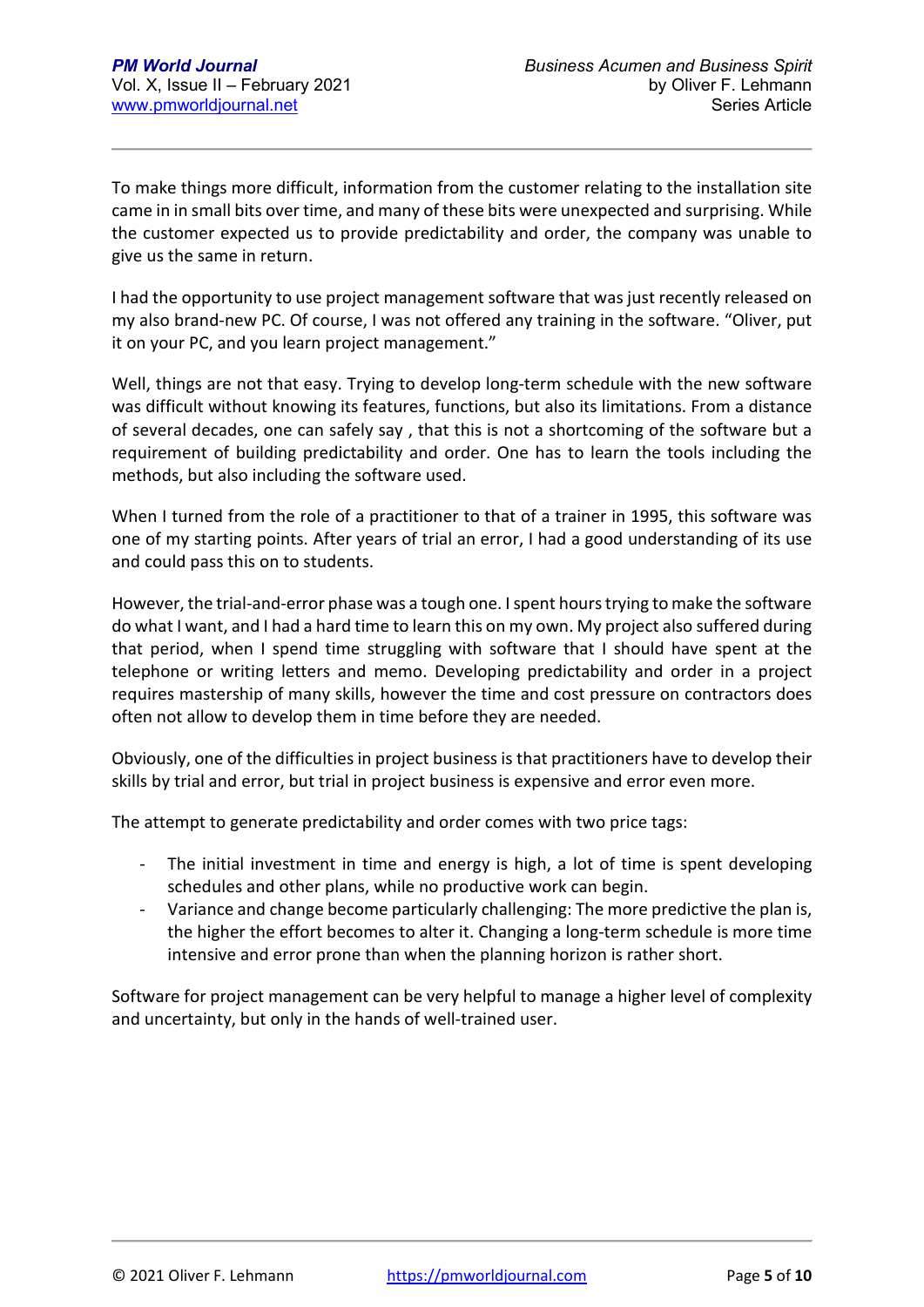## **Situational Project Business Management<sup>3</sup>**

Project management has undergone some major changes in the last two decades. There was an understanding by the end of the 20th century that projects benefit from long term planning and from project managers who can deliver results by ensuring predictability and order on both the process that brings about the project results, and on the results.

What was mostly ignored during the decades, when the methods for predictive project management were developed and particularly when software came more and more into play, were project situations that did not allow for long term planning.

At times in projects, other requirements on project managers take precedence, particularly in situations that are characterized by exploration and discovery. It is a core element of exploration and discovery that the future can hardly be predicted. One can plan to have people and equipment in place that help explore something, but the exploration as such is not plannable. Such moments were well described by the Spanish poet Antonio Machado:

**Caminante, no hay camino**  Caminante, son tus huellas el camino y nada más; Caminante, no hay camino, se hace camino al andar. Al andar se hace el camino, y al volver la vista atrás se ve la senda que nunca se ha de volver a pisar. Caminante, no hay camino sino estelas en la mar.

**Wanderer, there is no way<sup>4</sup>** Wanderer, your footmarks are The way, and nothing else; Wanderer, there is no way, The way is made by walking. By walking is the way made, And by turning to what is behind You see the path that never You will return to and step on again. Wanderer, there is no way Only ship wakes on the sea.

When the project situation is characterized by "the way is made by walking", requirements are identified and met during the course of the project, agile methods are probably more favorable. When long-term forecasts and plans are necessary because the project overlaps with a functional organization that must provide predictability and order, or because resources must be booked and items ordered with a long lead time, predictive methods will

<sup>3</sup> (Lehmann, 2018)

<sup>4</sup> Own translation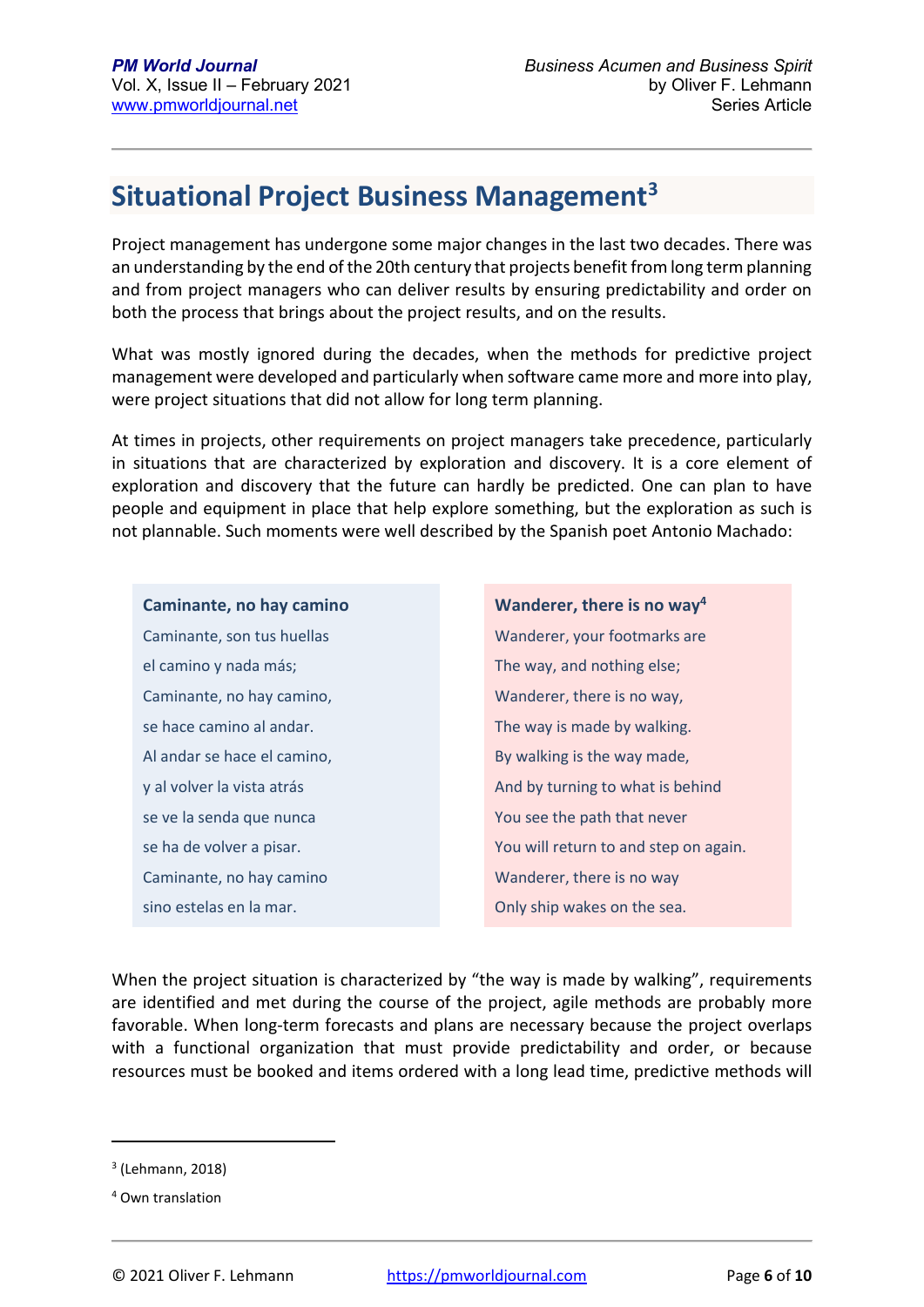bring more project success. However, they require rather static requirements identified at the beginning and at one point "frozen" to keep the plan free from changes.

The results of two surveys (Figure 2) show that most project situations seem to be between those two extreme situations, favoring the midterm rolling wave approach. There, requirements are defined early in the project, however changes on them are expected and ideally, processes are in place to manage them when they occur.



*Figure 2: Two surveys from 2012 and 2019 showed a majority of projects favoring a rolling wave approach. Under 1/3 of projects were reported as favoring agile methods, and the smallest group had static requirements favoring a traditional waterfall approach.* 

While the decision which approach and methods should be used for a given project situation is a comparatively easy one in an internal project, things get more complicated in crosscorporate project business.

A party in a cross-corporate project<sup>5</sup> rightfully expects reliability from the other party. Here are some examples:

- The contractor expects:
	- **Timely payments**
	- Data and information that is needed to do the work for the project
	- Access to locations, but also to people needed for the project
	- **Timely updates on customer-side changes that may impact the project**
- The customer expects:
	- $\blacksquare$  Timely deliveries and services
	- Updates on the project's status and progress

<sup>5</sup> (Project Business Foundation, 2019)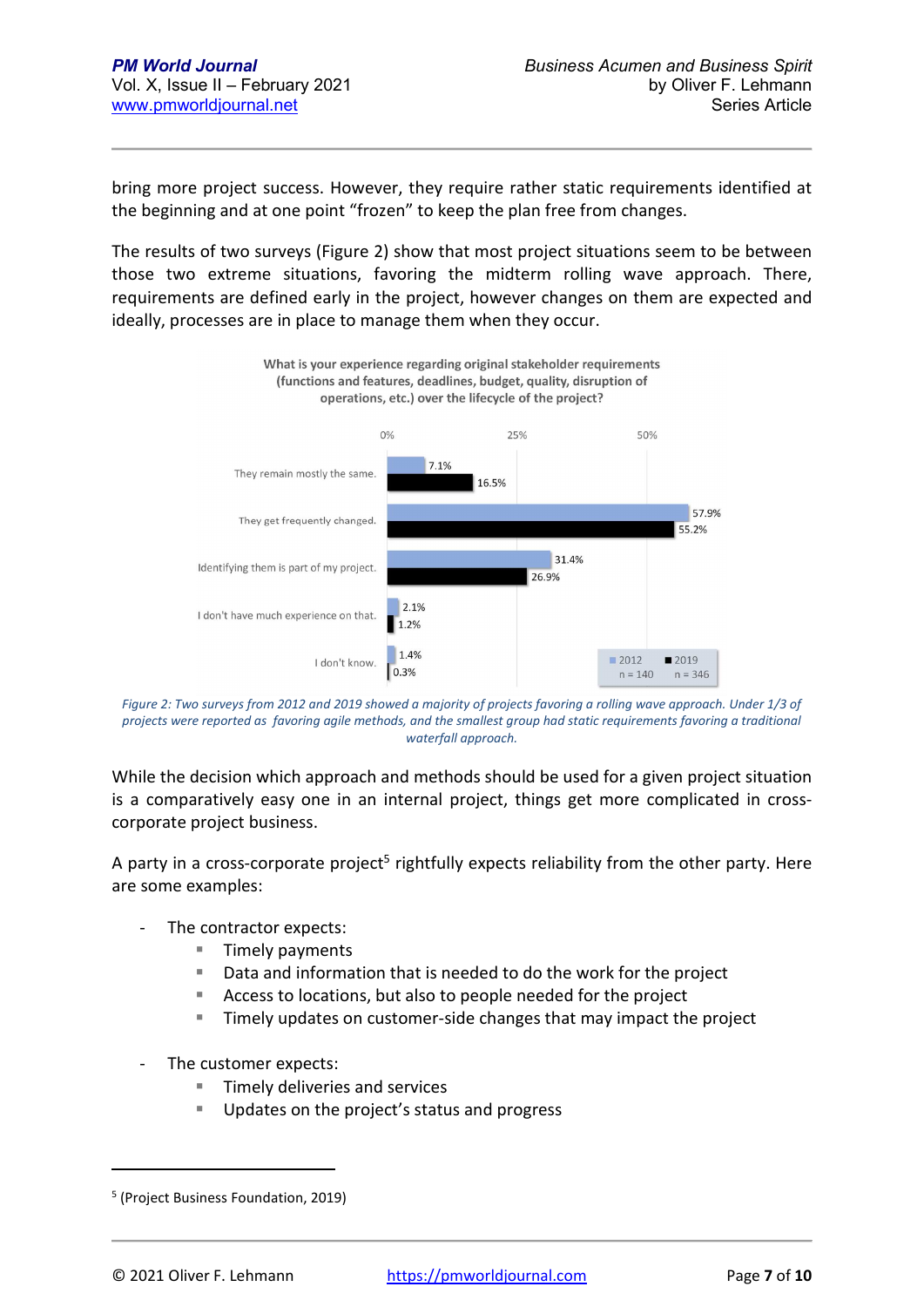- Limitation of operational disruptions to the degree that is unavoidable
- Responsiveness to questions
- Proactive recommendation, when the contractor sees possibilities for improvements

For both sides, the expectation of predictability and order has a contractual aspect, but also a "good faith" portion that goes beyond the contract. The portion where one feels to be in good hands, and where contract parties are becoming project partners.

# **How Do You Ensure Predictability and Order in Project Business Management?**

In the last couple of years, many people in project management off-loaded the topics of predictability and order. The call for agility and for transformational leadership includes the requirement to live with unpredictability and disorder. In a world that often seems dominated by V-U-C-A, Volatility-Uncertainty-Complexity-Ambiguity, predictability and order seemed out of time and redundant.

In a contract environment in project business management, they are often not redundant at all. They are linked with avoiding running into a breach of contract situation, with the development of business a partnership for mutual benefit, and with the perception of being organized and trustworthy.

In my personal toolbox as a project manager, agility and predictability are in no conflict. The tools for moments when the way is made by walking, moments that require agile approaches, lie peacefully side by side next to the predictive tools that allow longer planning and scheduling horizons. I use the tool that seem most appropriate in a given situation, and in the next situation another tool.

If you only have a hammer to make your living, you must convince the world that it is kept together with nails. If all you have is a screwdriver, you have to convince the world that it is screwed.

### **References**

Lehmann, O.F. (2016) *Situational Project Management: The Dynamics of Success and Failure*, New York City, USA: Taylor & Francis [Online]. Available from: https://www.routledge.com/9781498722612 (Accessed: 4 February 2021).

Lehmann, O.F. (2018) *Project Business Management*, New York City, USA: Taylor & Francis [Online]. Available from: https://www.routledge.com/9780367522070 (Accessed: 4 February 2021).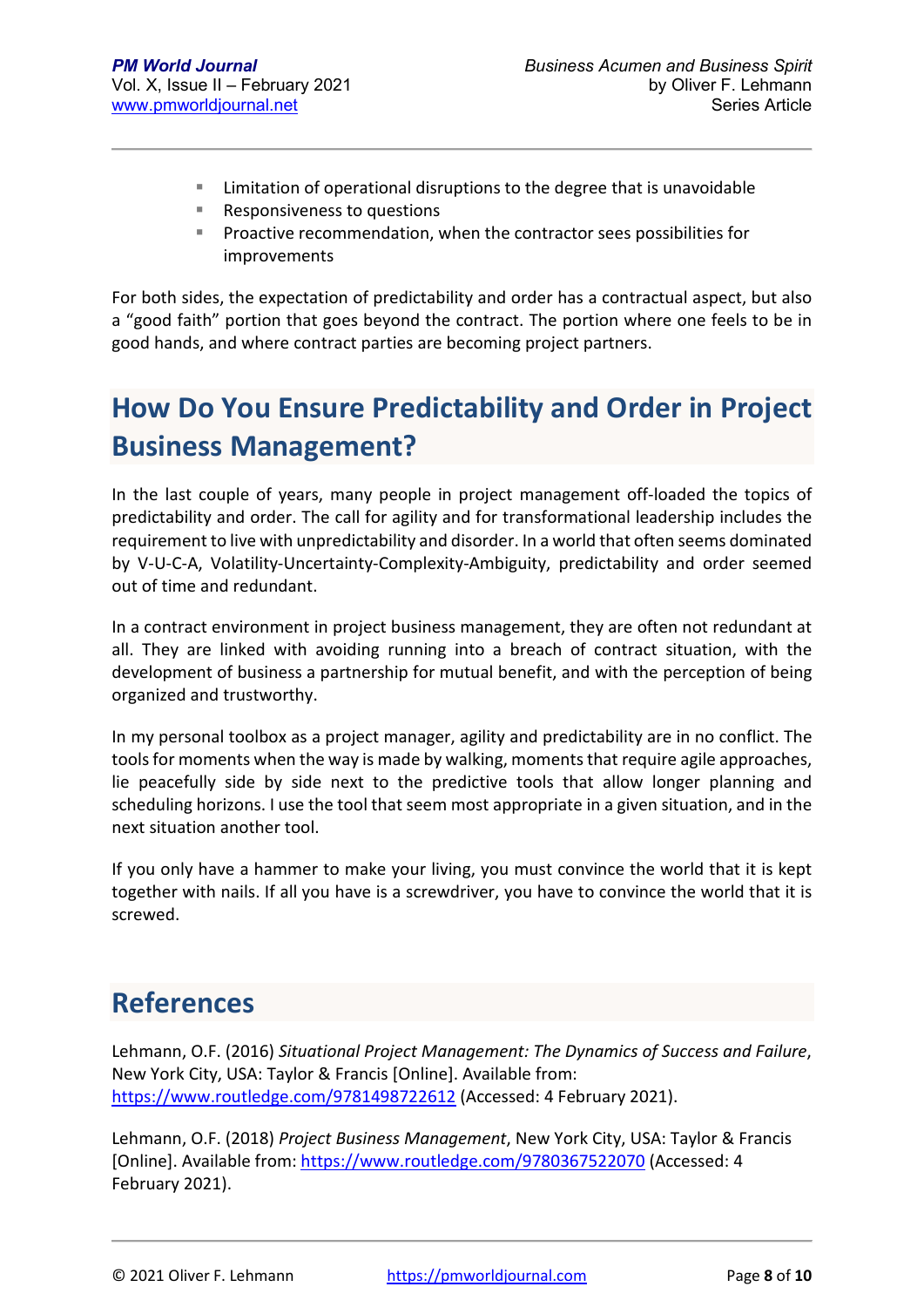Project Business Foundation (2019) *The Home of Project Business* [Online]. Available from: https://www.project-business.org/ (Accessed: 4 February 2021).

# **Copyright Note**

Illustrations:

- Oliver F. Lehmann